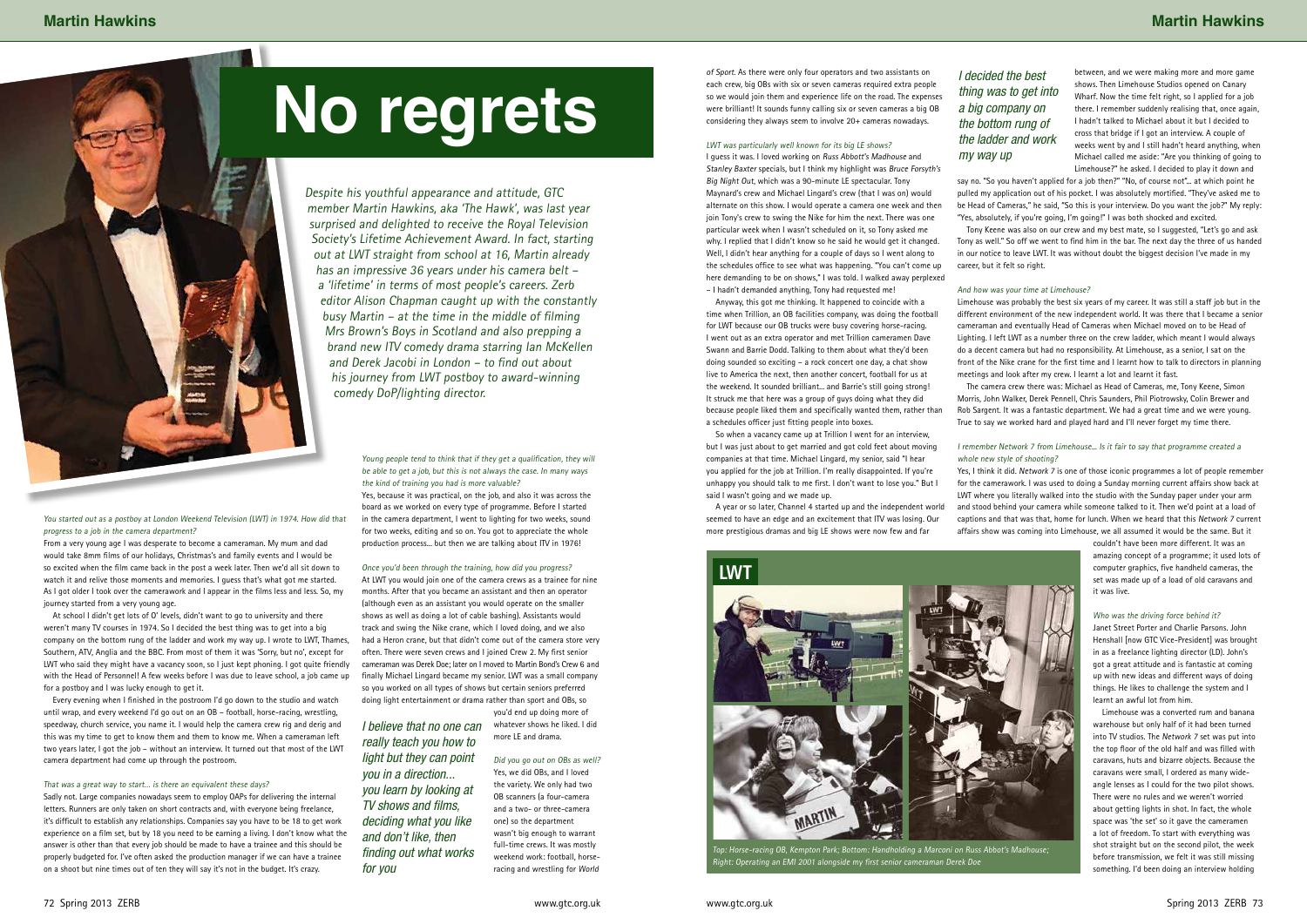the camera for a while so I rested it on my hip, slightly canted. The director saw this and shouted "That's it Martin, you've got it, everyone angle the camera" and so we started offering quirky angles and frames. This was the green light to do crazy things like starting outside the caravan, running into it and ending up on a sideways shot with a graphic one side and a presenter somewhere in the

other half of the frame.

### So the style just evolved?

Yes, the freedom of using five handhelds with wide-angles was incredibly liberating. If you could think of something different, it was in. All the cameras were cabled Sony 330s, which was a very lightweight, ergonomic camera to use, both on and off the shoulder. It's one reason I've loved using Sony cameras ever since; they've kept them relatively the same.

They balance well, they're light, the switches are in the same place – so you don't have to relearn the camera every time you pick up a new one.

### What happened after Limehouse?

Funnily enough the studios on the Isle of Dogs were taken over by Trillion, so I did get to work for them in the end. They made most of the crews redundant and, I believe, saw Limehouse as a property investment rather than a studio facility; rumours of the Canary Wharf development were already being bandied around at the time of the purchase. The Trillion management didn't really understand studios and consequently didn't get the best out of them. When the time came to leave Canary Wharf, they built a small

> news studio at the Trocadero in Piccadilly to fulfil a contract with Channel 4. Then later they bought Wembley Studios (now owned by Fountain) but by this time I had decided to leave. I had given my heart and soul for those six years and felt I couldn't do it all over again.

 One of the last series we did at Canary Wharf was Who Dares Wins, a topical entertainment programme for Channel 4. It always ended with a four-minute comedy sketch, shot with a single handheld camera, which I would do. The director was the lovely John Stroud who recommended me as 'a bloke who was OK at doing the handheld

camera' to a new programme with Anneka Rice. I went along for an interview and was asked to record a test tape running around a park after her. This was to be BBC1's Challenge Anneka made by Mentorn Films. I was able to keep up with her (just), so they offered me the job and a year's contract. Rather than go completely freelance, I was able to leave with the security of at least a year's work to see how it went. So I said goodbye to Limehouse and my six unforgettable years on the Wharf.

### You were nominated for a BAFTA for Challenge Anneka?

Yes, I was thrilled about that because it was the kind of show you put every little bit of yourself into. There was no time to rehearse anything and no monitors so the director couldn't really direct you. We had three camera crews: I was with Anneka and my camera told the story of the show; another cameraman (for most of the five series this was John Walker) would film us; and back at the main site Guy Littlemore would film the building process. I would run around with Anneka and she'd say "Look over there"

and that would be the motivation to pan and zoom to see what she was talking about. There was no time to look first; you just went for it! It was demanding, especially as I was either hanging on to a buggy driven at speed – which I don't think would be allowed in today's health and safety conscious world – or we would be running down a road (not at such speed). They were very long days but it was incredibly rewarding because, come the finale, you would see such happy faces with tears of joy as whatever charity we'd been working with saw a dream come true. It was TV at its best and I loved it.

Much as I enjoyed working for Mentorn, after a while, I began to feel trapped. As well as Challenge Anneka all I did for Mentorn was 01 for London. This was an all single-camera 'What's on' type programme and I was missing pushing a ped around in a studio and big OBs. I loved the camaraderie of working with a camera crew. So, after about a year, I decided to go freelance.

### How did you move into lighting? Did you do any formal training?

I have always been interested in lighting and would ask the LDs lots of questions. I had read books but it wasn't until I was let loose at Mentorn that I actually got my hands on any lights and colour gel. It was mainly interviews with actors or singers and bands but I thought if I was going to look through the viewfinder at a talking head for 20 minutes, I might as well make it perfect and beautiful.

By the time I went freelance a lot of the location inserts for the studio sitcoms I was working on as senior cameraman were being shot on video rather than 16mm film. The LDs tended to stay in the studio, so now – calling myself a lighting cameraman – I'd talk to them first, then go out and light and shoot the inserts. That helped me gain confidence to light a whole series.

I believe that no one can really teach you how to light but they can point you in a direction. Then it's up to you. I think you learn by looking at TV shows and films, deciding what you like and don't like, then finding out what works for you. Bill Lee, John Treays and John Henshall are three of the greatest TV LDs I worked with – not only were they great at lighting but they were also generous with their time and knowledge. John Treays would say, "Martin, I'm going to do this... do you know why?" He was so lovely. If you ask ten LDs to light a set, they will all light it differently. None of them will be right or wrong but you may prefer one to another. It's just how they see it.

I read a book called 'Masters of Light' and I recommend it to anyone wanting to light. Vittorio Storaro wrote, "If you put two characters next to each other, one in completely full light, the other in shadow, I am telling the audience that those two people are in harmony or conflict. If you use a warm colour to light an actor, that colour has an energy which the audience recognizes not just with their eyes. They feel an emotion. So without any doubt, if you are using the vocabulary of light or shadows you are telling the story of the film through lighting." I never forgot that. I also read that the very first thing you light will be like a template for the rest of your career. I think that's also true. My first real break came when a DoP had to pull out of an ITV drama series and I got a call asking if I could go to Jersey for six weeks. I started lighting on that shoot with soft light and I'm still doing that today. That first series was a magical moment in my career as a DoP. It was the first time I could express myself with lighting a whole series. I've done many others now but I've never felt anything like I did on that first one.

### Do you have a 'favourite' lamp?

That's a tough one, it really is a case of horses for courses. But I'm a big Kino Flo fan. A 4' x 4-bank Kino Flo is a brilliant light and likewise the 2' x 4-bank Kino Flo. They are my real workhorses. With an egg crate they can be reasonably directional but they're also soft. There are a lot of good LEDs coming out now and I really like the Litepanel 1'x1' Bi-color lamp. I try to go for big soft sources if I can but it's the control and light spill you have to be careful with. Having said all that, the script should always dictate the lighting style.

### You've become the DoP of choice for a lot of top comedy series?

Yes, and I love it. At LWT and Limehouse I operated on a lot of studio sitcoms and during the year at Mentorn I really missed it. That's why, as soon as I went freelance, I reignited relationships with the comedy directors and producers I had worked with before. I would be senior cameraman in the studio,

recommend the rest of the camera crew and then go out and light and shoot the inserts; it was the best of both worlds. That was a really happy period, doing sitcoms like Birds of a Feather, Drop the Dead Donkey, Vicar of Dibley, Harry Enfield and Chums... and then nipping off in between with Jill Dando for a couple of Holiday shoots in some far away hot country. I was a lucky chap.

You have commented that drama crews look down on comedy? Yes, I think it comes from the multicamera thing. It's because they

don't understand just how fantastic a multicamera studio is. A lot of people just want to make 'films' and love the whole mechanics of what the camera does, the dolly, the lens, the single shot, etc. Don't get me wrong, I love that too but for me it must never overtake the performance, whether funny or not; multicamera or single-camera. I never lose sight of the fact that the shot's got to tell the story or sell the joke. Every shot, whether it's a wide angle, mid-shot or close-up, has to be the right one for the purpose. Sometimes a scene will be funnier because of the size of the shot, like a big close-up reaction, or perhaps it needs to be a two-shot because the relationship of two people is what the comedy is about. This often works differently in drama. In drama

it's more often about a 'look'. Nine times out of ten, comedies don't have to have a 'look', they've just got to look 'real'. The most important thing is that they're funny.

### Comedy gets a much smaller budget than drama. Why do you think that is?

I don't know, it's as if comedy is the poor relation when it comes to making a TV series. I think we're more realistic in comedy, we get kit we really need as opposed to what might be nice. A crane shot won't make it funnier but on a drama it's all part of the 'look'. Another reason is that comedy is often overwritten and they'll always try to squeeze in a few more jokes so they can take out lines that aren't as funny, which often means there's more to shoot in the time. On a drama you may have a scene with a nice tracking shot to set the mood but in comedy you'll do that in a three-second wide shot. The funny thing is though, the rates are higher in comedy. And that's the way I like it!

### You develop a close working relationship with comedians in a way you probably wouldn't with actors on a drama?

Yes, that's true. A lot of comedians I work with are the writer and director as well as performer, so not only do they know the script backwards, they are on screen and can't be behind the monitor all the time. There's a lot of pressure on them and they need more support. Ricky Gervais and





## Limehouse was probably the best six years of my career... still a staff job but in the different environment of the new independent world



From top left: Limehouse Studios, a converted rum and banana warehouse; With best mate Tony Keene; Shooting a drama, Winter Sunlight, for Channel 4; At Limehouse I operated on the front of a crane for the first time; With Michael Lingard, the first Head of Cameras at Limehouse; Usual mayhem on Network 7